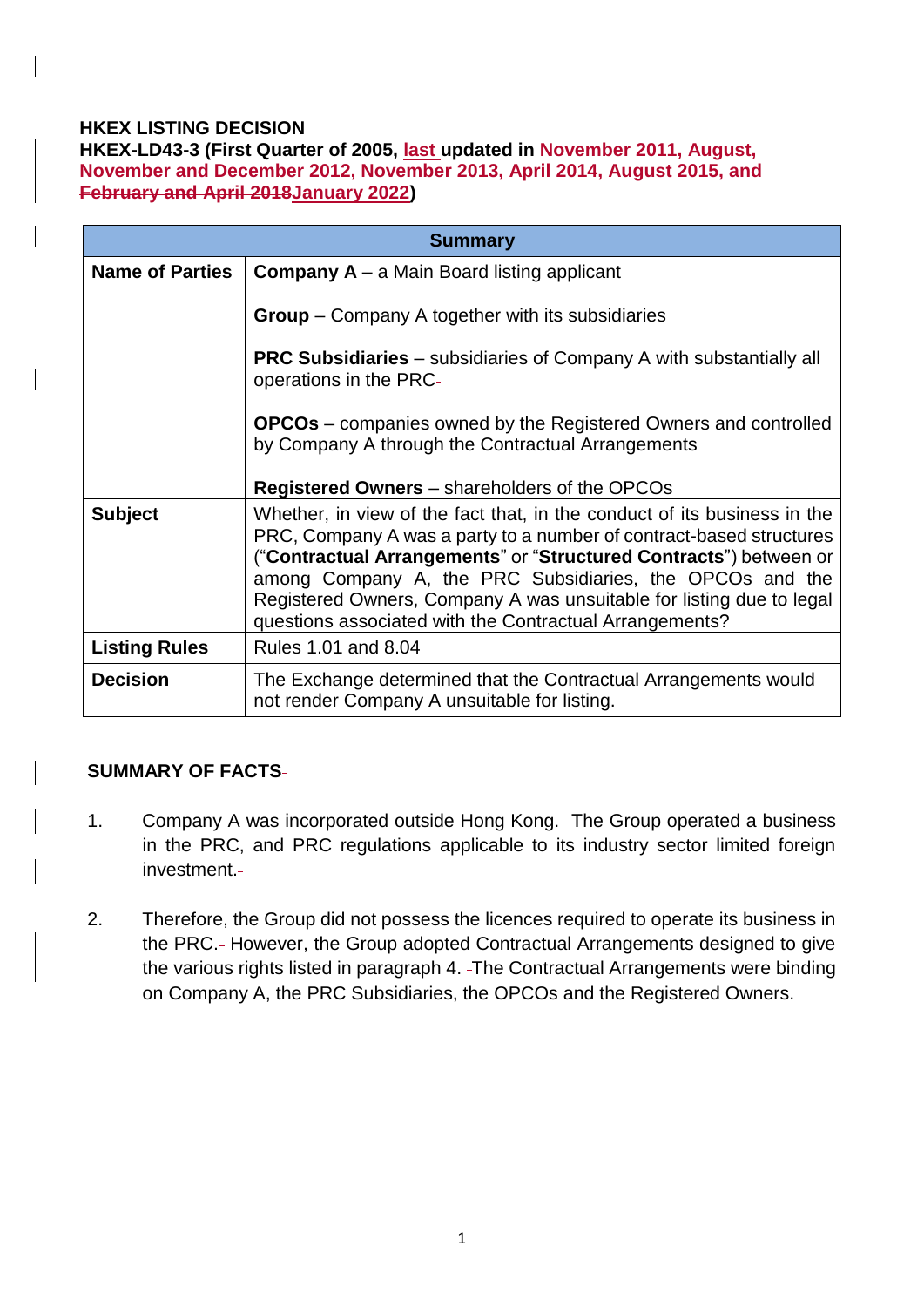3. A brief diagram illustrating the Contractual Arrangements is set out below:-



- *Note 1: The Registered Owners were PRC nationals and controlling shareholders of Company* A
- *Note 2: The OPCO was incorporated in the PRC*
- 4. The Sponsor submitted that the Contractual Arrangements were designed specifically to confer upon the Group:
	- a. the right to enjoy all the economic benefit of the OPCOs, to exercise management control over the operations of the OPCOs, and to prevent leakages of assets and values to shareholders of the OPCOs;
	- b. the right to all intellectual properties through assignments from the OPCOs;
	- c. the right to consolidate the financial results of the OPCOs as if they were whollyowned subsidiaries of the Group under prevailing accounting principles;
	- d. the right to acquire, if and when permitted by PRC law, the equity interests in and / or assets of the OPCOs for a nominal price or a pre-paid amount; and
	- e. a first priority security interest in the OPCO shares owned by the Registered Owners, as security for the proper performance of the Contractual Arrangements.
- 5. The Sponsor confirmed that Company A had satisfied all conditions for listing under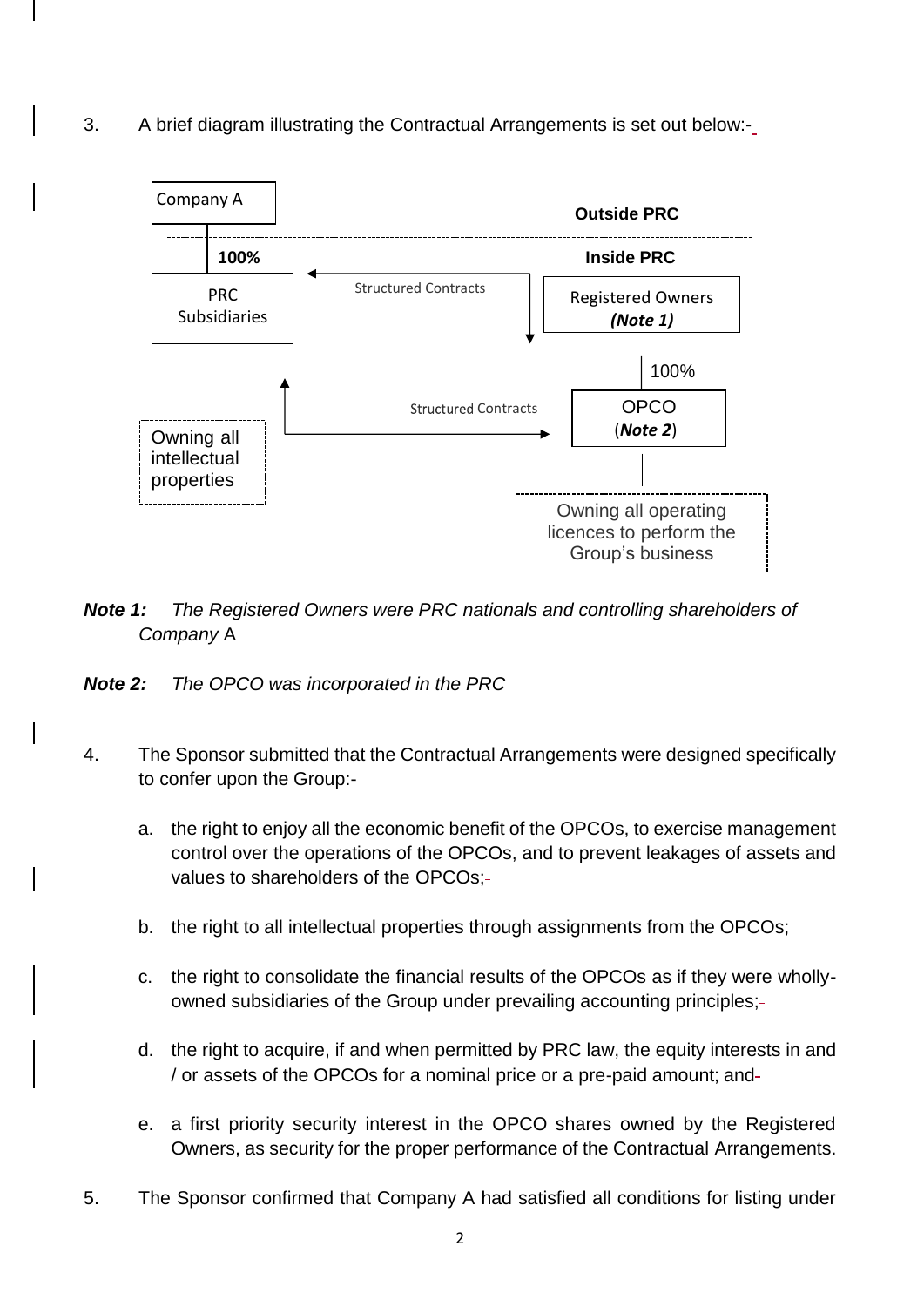the Listing Rules (save for waivers sought) and no alteration of the confirmation was necessary by reason of the existence of the Contractual Arrangements. The Sponsor intended to disclose full details of the Contractual Arrangements in the listing document.

- 6. The PRC legal adviser of Company A issued an opinion that the Contractual Arrangements complied with PRC laws, rules and regulations, including those applicable to the business of Company A, the PRC Subsidiaries and the OPCOs, and complied with the articles of association of the PRC Subsidiaries.
- 7. The reporting accountants of Company A confirmed that it had the right to consolidate the financial results of the OPCOs as if they were wholly-owned subsidiaries of the Group under prevailing accounting principles.

## **THE ISSUE RAISED FOR CONSIDERATION**

8. Whether, in view of the fact that, in the conduct of its business in the PRC, Company A was a party to the Contractual Arrangements between or among Company A, the PRC Subsidiaries, the OPCOs and the Registered Owners, Company A was unsuitable for listing due to legal questions associated with the Contractual Arrangements?

# **APPLICABLE LISTING RULES OR PRINCIPLE**

- 9. Rule 1.01 states that 'subsidiary' includes 'any entity which is accounted for and consolidated in the audited consolidated accounts of another entity as a subsidiary pursuant to applicable Hong Kong Financial Reporting Standards or International Financial Reporting Standards'.
- 10. Rule 8.04 provides that in the opinion of the Exchange both the issuer and its business must be suitable for listing.

## **THE ANALYSIS**

- 11. When considering Company A's suitability for listing under Rule 8.04, the Exchange reviewed whether the Group's business operations, including the use of the Contractual Arrangements, complied with all applicable laws and regulations.
- 12. In the review, the Exchange continued its established practice of utilising a disclosurebased approach. Under this approach, the sponsor and the directors of Company A had to demonstrate, by a clear preponderance of the materials submitted for review, that it had complied in fact and in good faith with all relevant PRC laws and regulations. If Company A could meet this burden it would not be treated as unsuitable for listing on the Exchange by reason of the Contractual Arrangements.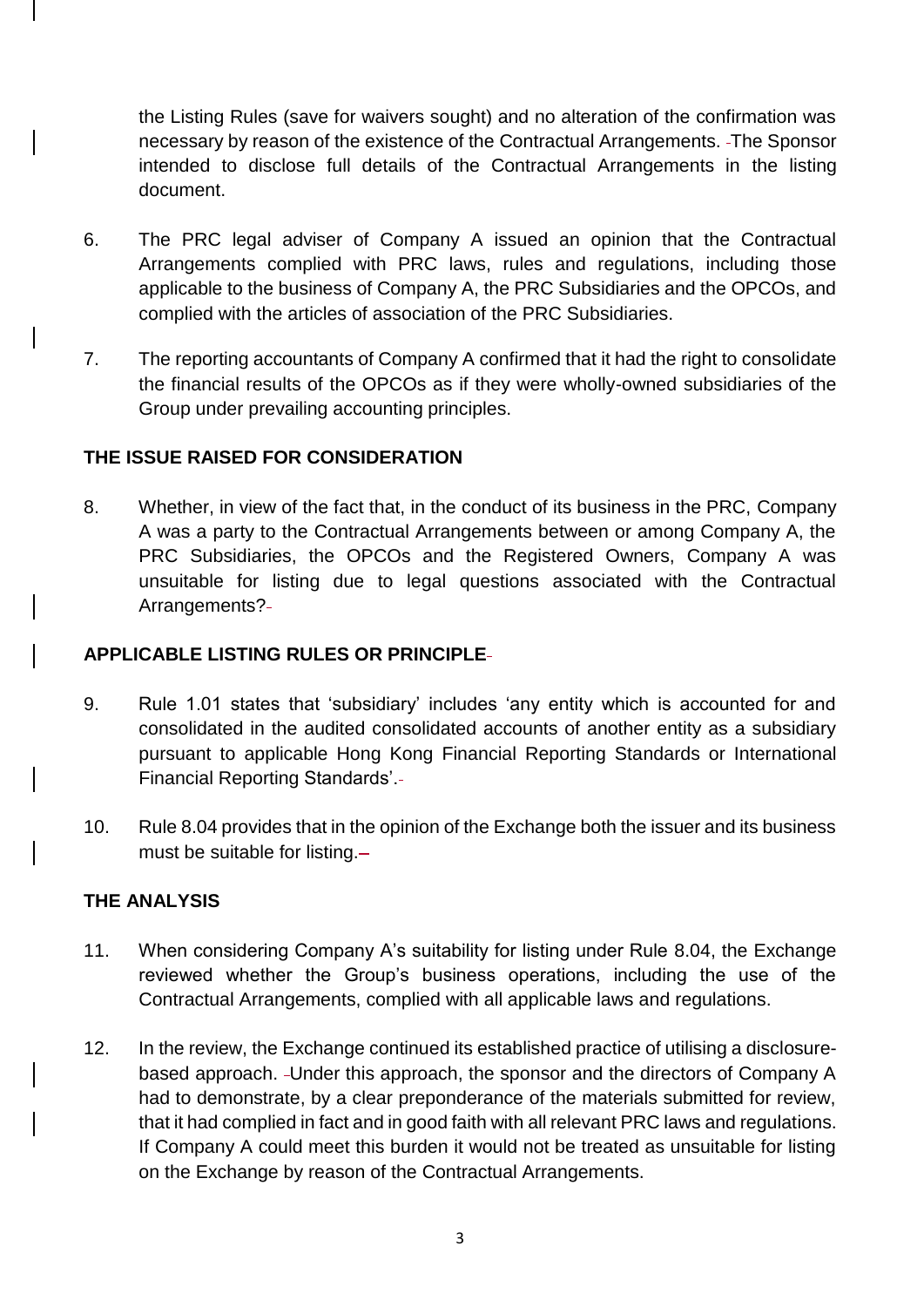- 13. In this case, the Exchange adopted the following standard of review:
	- a. the Listing Rules and Listing **DepartmentDivision** policies would be strictly construed;
	- b. the Contractual Arrangements should be narrowly tailored to achieve the listing applicant's business purposes and minimise the potential for conflict with relevant PRC laws and regulations. Wherever possible, the listing applicant would be required to demonstrate genuine efforts to comply with applicable laws and regulations. Evidence to the contrary would indicate a higher risk of the Contractual Arrangements being deemed in breach of relevant laws and regulations;
	- c. a broad review of all relevant facts and circumstances concerning the listing applicant would be undertaken by the Exchange, including a review of its legal and compliance history (if any), its management systems and corporate governance practices, its records in protecting shareholder interests and its financial resources to ensure compliance with the applicable laws and regulations. If material uncertainties were identified in the areas of the listing applicant's business, a higher level of assurance with respect to the arrangements would be required; and
	- d. subject to availability and practicability, appropriate regulatory assurance should be obtained from the relevant regulatory authorities.  $-In$  the absence of such regulatory assurance, the listing applicant's legal adviser would be required to make a statement to the effect that in its legal opinion all possible actions or steps taken to enable it to reach its legal conclusions had been taken. In consultation with the listing applicant and the sponsor, other relevant forms of assurance could be considered.
- 14. Based on the submissions of the Sponsor which were supported by professional opinions from the PRC legal advisers and the reporting accountants, Company A had demonstrated that it had satisfied the above requirements. - Consequently, the Exchange determined that the Contractual Arrangements were legal and binding and that Company A had the ability to ensure the sound and proper operation of the Contractual Arrangements. - Given that there would be full disclosure of the Contractual Arrangements in the listing document, the Exchange determined that Company A or its business would not be rendered unsuitable for listing by reason of the use of the Contractual Arrangements.

## **THE DECISION**

15. The Exchange continued to adopt a disclosure-based approach in considering Company A's listing application. - Based on the material facts and the PRC legal opinion as submitted, the Exchange determined that Company A had demonstrated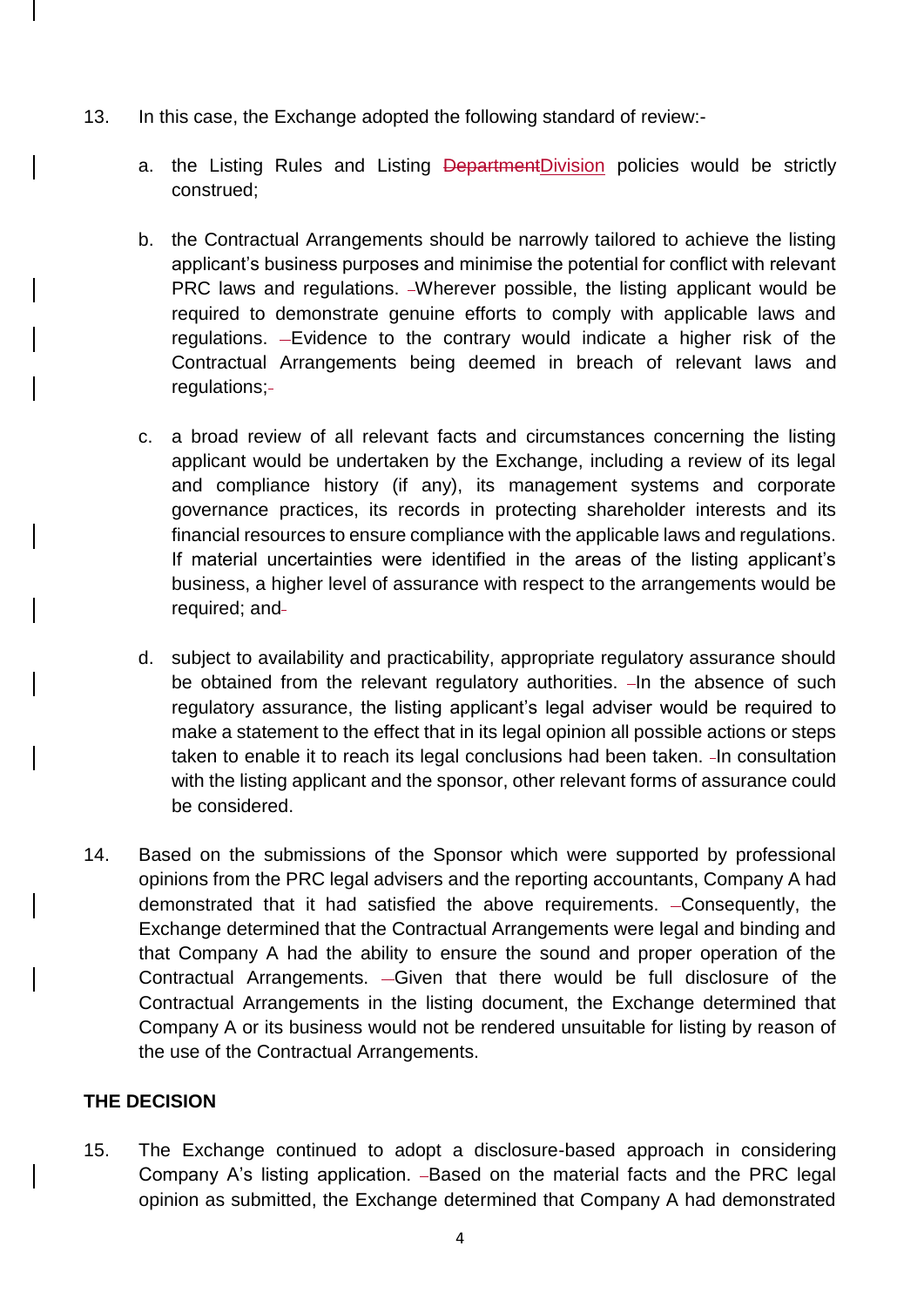the legality of the Contractual Arrangements and its ability to ensure the sound and proper operation of the Contractual Arrangements. Subject to appropriate disclosures in the listing document of the Contractual Arrangements and the risks associated therewith, the Exchange determined that Company A was suitable for listing.

# **SUBSEQUENT DEVELOPMENT**

- 15A. This listing decision is in part based on the conclusion that the Structured Contracts comply with PRC laws, rules and regulations, and are legal and binding. This is evident in paragraphs 6, 13(d), 14 and 15 above.
- 16. In a review in 2011, the Listing Committee confirmed the practice of allowing Contractual Arrangements (also commonly known as structured contracts or VIEs) on a case-by-case basis after full consideration of the reasons for adopting such arrangements and subject to the conditions in this listing decision *(Added in November 2011)*.
- 16A. All listing applicants without exception (including applicants transferring its listing from GEM to the Main Board) must narrowly tailor their Contractual Arrangements regardless of materiality of the business, in terms of revenue or profit or otherwise, to the listing applicant. This means that Contractual Arrangements may only be used to the extent necessary to address any limits on foreign ownership, except as provided in paragraphs 16B and 16C. The listing applicant must otherwise directly hold the maximum permitted interest in the OPCO. For the avoidance of doubt, even if the listing applicant is able to control OPCO through the direct equity interest held by it in OPCO (e.g. by holding a direct equity interest of more than 50%), the remaining equity interest that is not permitted to be directly held by it may still be held through Contractual Arrangements *(Added in November 2013 and amended in April 2018)*.
- 16B.— If the OPCO, as a result of having foreign ownership, is required to obtain approval and fulfillfulfil additional eligibility standards ("**Other Requirements**"), the listing applicant must *fulfillfulfil* such Other Requirements.- The listing applicant must seek and obtain such regulatory approval to directly hold the maximum interest in the OPCO prior to submitting its listing application, unless the approving regulatory authority confirms that it will not or cannot give approval even if the listing applicant fulfilled the Other Requirements:
	- a. because no procedures or guidance for granting approval are available; or
	- b. for policy reasons.

# *(Paragraph 16B added in April 2014 and amended in April 2018)*

16C.— If clear procedures or guidance from the approving regulatory authority is not available, the listing applicant can directly hold less than the maximum permitted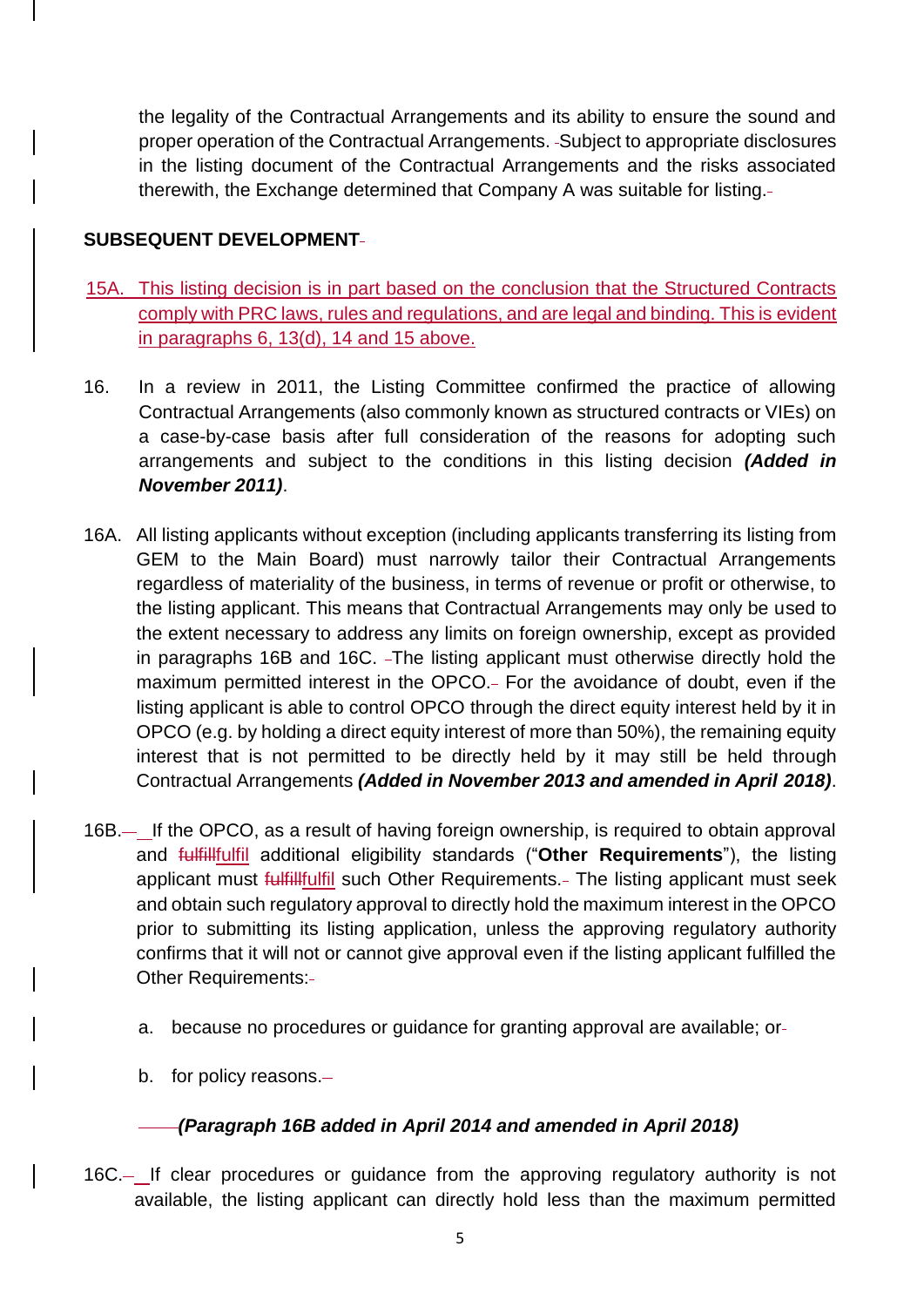interest in OPCO if it demonstrates to the satisfaction of the Exchange that it has, as advised by its legal advisers, reasonably assessed the requirements under all applicable rules, committed financial and other resources and implemented all the legal adviser's recommendations prior to submitting its listing application. - A mere intent, undertaking or plan to implement such recommendations is not sufficient *(Added in April 2018)*.

- 17. If there are no limits on foreign ownership, the listing applicant must not use Contractual Arrangements to carry on its business *(Added in November 2011 and amended in April 2018)*.
- 18. In addition to the matters in paragraph 13, the Exchange requires any listing applicant using Contractual Arrangements and/ or its sponsor to:
	- a. provide reasons for the use of Contractual Arrangements in its business operation;
	- b. terminate the Contractual Arrangements as soon as the law allows the business to be operated without them. The OPCO's registered shareholders must undertake that, subject to the relevant laws and regulations, they must return to the listing applicant any consideration they receive in the event that the listing applicant acquires the OPCO's shares when terminating the Contractual Arrangements. - The undertaking must be disclosed in the listing document *(Amended in November 2013)*;
	- c. ensure that the Contractual Arrangements:
		- $(i)$  include a power of attorney by which the OPCO's shareholders grant to the listing applicant's directors and their successors (including a liquidator replacing the listing applicant's directors) the power to exercise all rights of the OPCO's shareholders, including the rights to vote in a shareholders' meeting, sign minutes, and file documents with the relevant companies registry. -OPCO's shareholders should ensure that the power of attorney does not give rise to any potential conflicts of interest. Where OPCO's shareholders are officers or directors of the listing applicant, the power of attorney should be granted in favour of the listing applicant and actions in relation to the Contractual Arrangements must be decided by officers or directors of the listing applicant who are not shareholders of OPCO;
		- (ii) contain dispute resolution clauses that:
			- provide for arbitration and that arbitrators may award remedies over the shares or land assets of OPCO, injunctive relief (e.g. for the conduct of business or to compel the transfer of assets) or order the winding up of OPCO;
			- provide the courts of competent jurisdictions with the power to grant interim remedies in support of the arbitration pending formation of the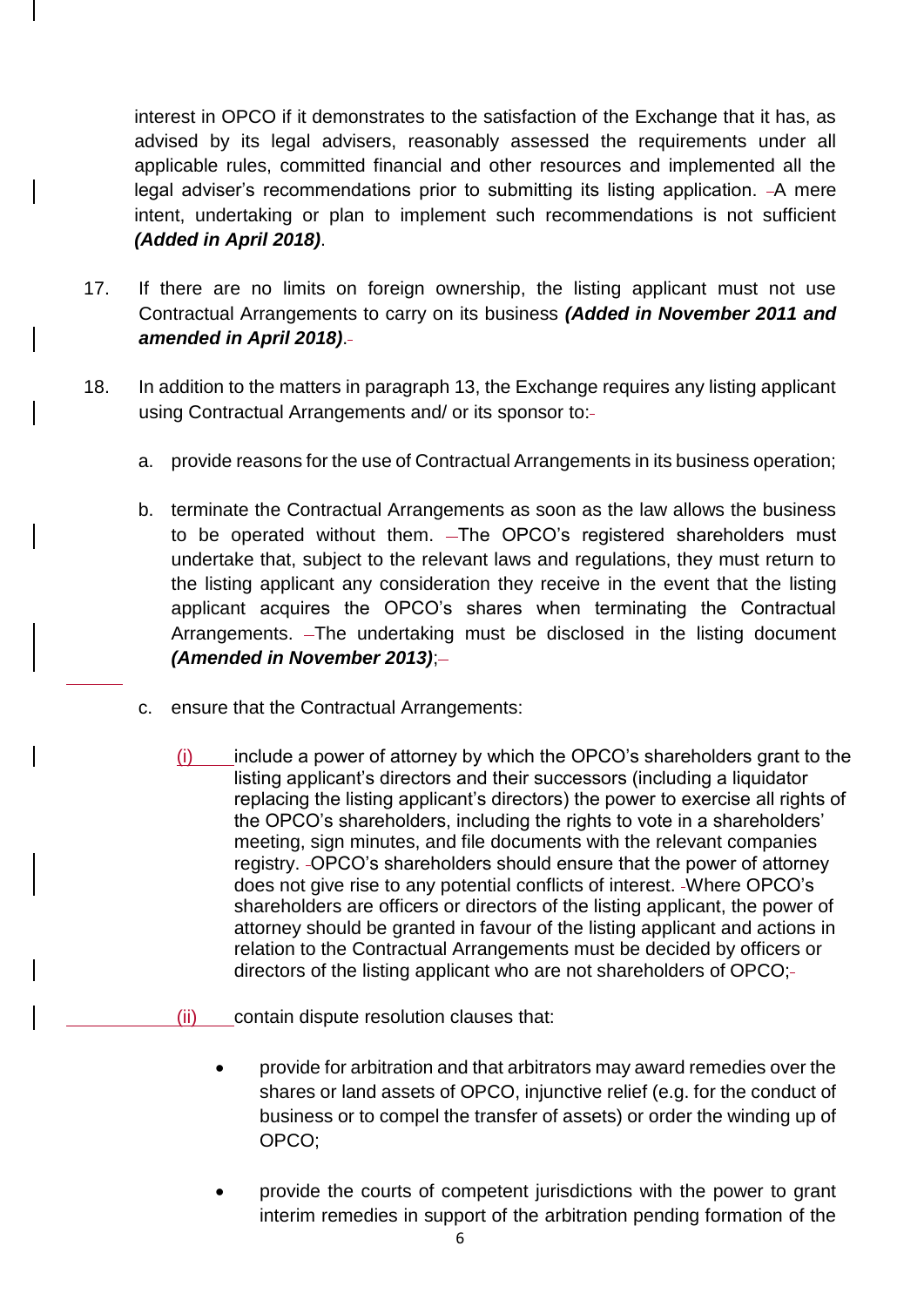arbitral tribunal or in appropriate cases. The courts of Hong Kong, the listing applicant's place of incorporation, the OPCO's place of incorporation, and the place where the listing applicant or the OPCO's principal assets are located should be specified as having jurisdiction for this purpose; and

(iii) encompass dealing with the OPCO's assets, and not only the right to manage its business and the right to revenue. This is to ensure that the liquidator, acting on the Contractual Arrangements, can seize the OPCO's assets in a winding up situation for the benefit of the listing applicant's shareholders or creditors.

# *(Paragraph 18 added in November 2011)*

- 18A. Where the relevant laws and regulations specifically (i) restrict foreign investment in the PRC (e.g. the PRC Foreign Investment Law<sup>1</sup> (the "FIL")); or (ii) disallow foreign investors from using any agreements or Contractual Arrangements to gain control of or operate a foreign restricted business (e.g. on-line game business in the PRC which is subject to GAPP's Notice 13<sup>2</sup>), theapplicants which use Structured Contracts to hold interests in PRC businesses are required to demonstrate that they are able to comply with the FIL and any other relevant laws and regulations and are encouraged to contact the Exchange in advance to seek informal and confidential guidance on novel issues *(Amended in April 2018 and January 2022)*.
- 18B. A listing applicant with Contractual Arrangements in the PRC should seek PRC legal advice and decide what measures to adopt (if any) to fully comply with the FIL. The legal adviser's opinion on the Contractual Arrangements must also include a positive confirmation that the use of the Contractual Arrangements does not constitute a breach of thoserelevant laws and regulations or that the Contractual Arrangements will not be deemed invalid or ineffective under those laws and regulations. The legal opinion must be supported by appropriate regulatory assurance, where possible, to demonstrate the legality of the Contractual Arrangements *(Added in November 2013)*. *and January 2022)*.
- 19. A listing applicant using Contractual Arrangements for the entire or part of its business should disclose the following information concerning the Contractual Arrangements in its listing document (*Added in August 2012*):
	- a. detailed discussion about the OPCO's registered shareholders and a confirmation

 $\overline{a}$ <sup>1</sup> FIL was promulgated in March 2019 and became effective on 1 January 2020.

<sup>2</sup> -"Notice Regarding the Consistent Implementation of the "Stipulations on 'Three Provisions'" of the State Council and the Relevant Interpretations of the State Commission Office for Public Sector Reform and the Further Strengthening of the \_Administration \_of Pre-examination \_and\_ Approval of Internet Games and the Examination and Approval of Imported Internet Games" (Xin Chu Lian [2009] No. 13) published jointly by PRC General Administration of Press and Publication, National Copyright Administration, and National Office of Combating Pornography and Illegal Publications on 28 September 2009 (as amended from time to time).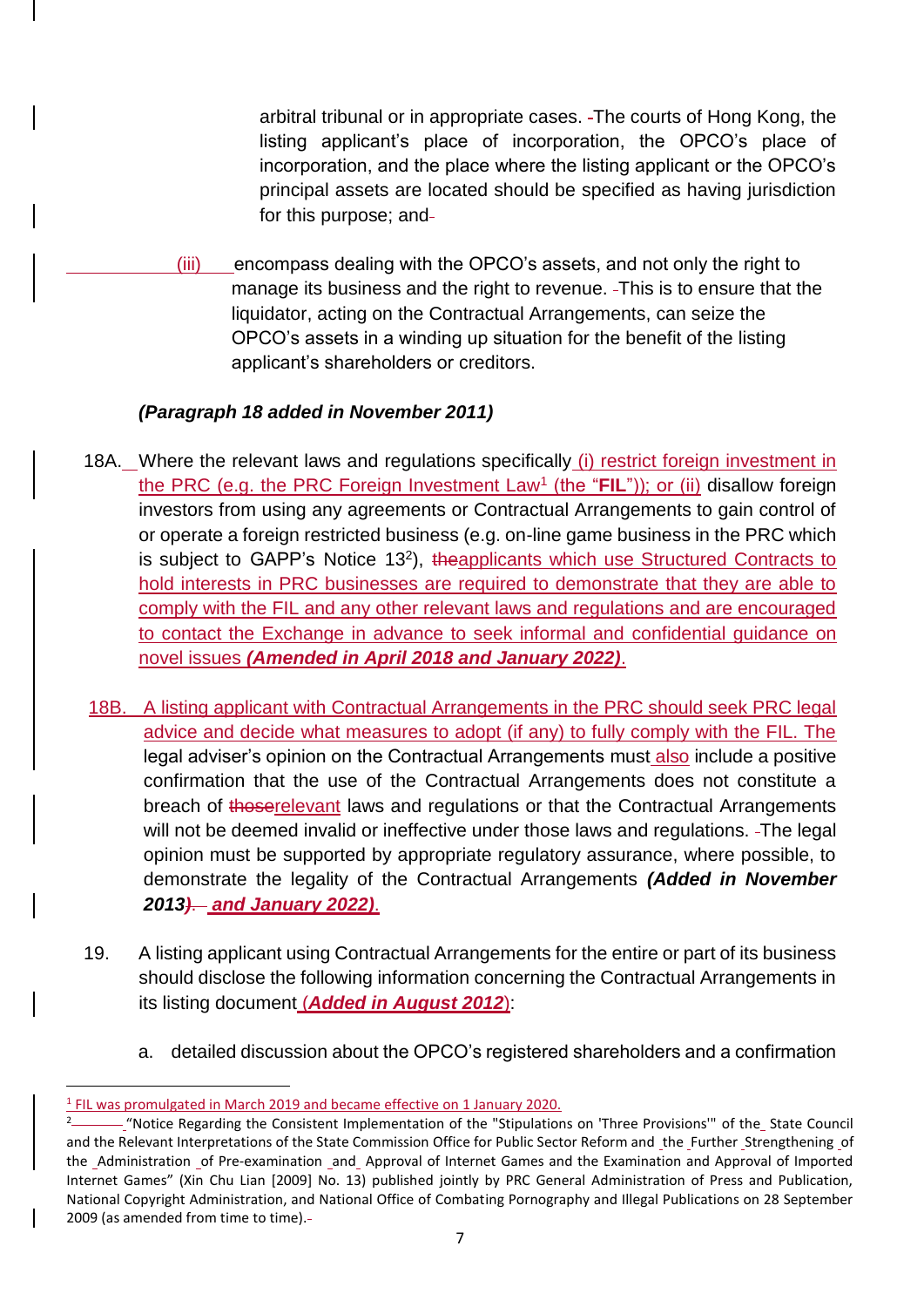that appropriate arrangements have been made to protect the listing applicant's interests in the event of death, bankruptcy or divorce of the OPCO's registered shareholders to avoid any practical difficulties in enforcing Contractual Arrangements.

- b. the extent to which the listing applicant has arrangements in place to address the potential conflicts of interest between the listing applicant and the OPCO's registered shareholders, particularly in cases where these shareholders are officers and directors of the listing applicant.
- c. bases why the directors believe that each of the agreements conferring significant control and economic benefits from the OPCO to the listing applicant is enforceable under the relevant laws and regulations.
- c.d. the economic risks the listing applicant bears as the primary beneficiary of the OPCO, in what way the listing applicant shares the losses of the OPCO, the circumstances that could require the listing applicant to provide financial support to the OPCO, or other events or circumstances that could expose the listing applicant to losses.
- d.e.a discussion on whether the listing applicant has, to date, encountered any interference or encumbrance from any governing bodies in operating their business through the OPCO under the Contractual Arrangements.
- e.f. the limitations in exercising the option to acquire ownership in the OPCO, include a separate risk factor explaining these limitations, and clarifying that ownership transfer may still be subject to substantial costs.
- f.g. the Contractual Arrangements as material contracts in the "Statutory and General Information" section and make them available on the listing applicant's website *(Amended in November 2012)*.
- g.h.corporate structure table in the "Summary" section for the purpose of illustrating the Contractual Arrangements and facilitating investors' review and understanding of the arrangements.
- h.*i.* details of any insurance purchased to cover the risks relating to Contractual Arrangements, or a prominent disclosure that those risks are not covered by any insurance *(Added in December 2012)*.
- i. a separate disclosure of revenue from Structured Contract arrangementsContracts if the listing applicant generates revenue from other subsidiaries apart from the OPCO *(Added in November 2013)*.
- $i$ .k. if the OPCO's operations are in the PRC, a positive confirmation from the PRC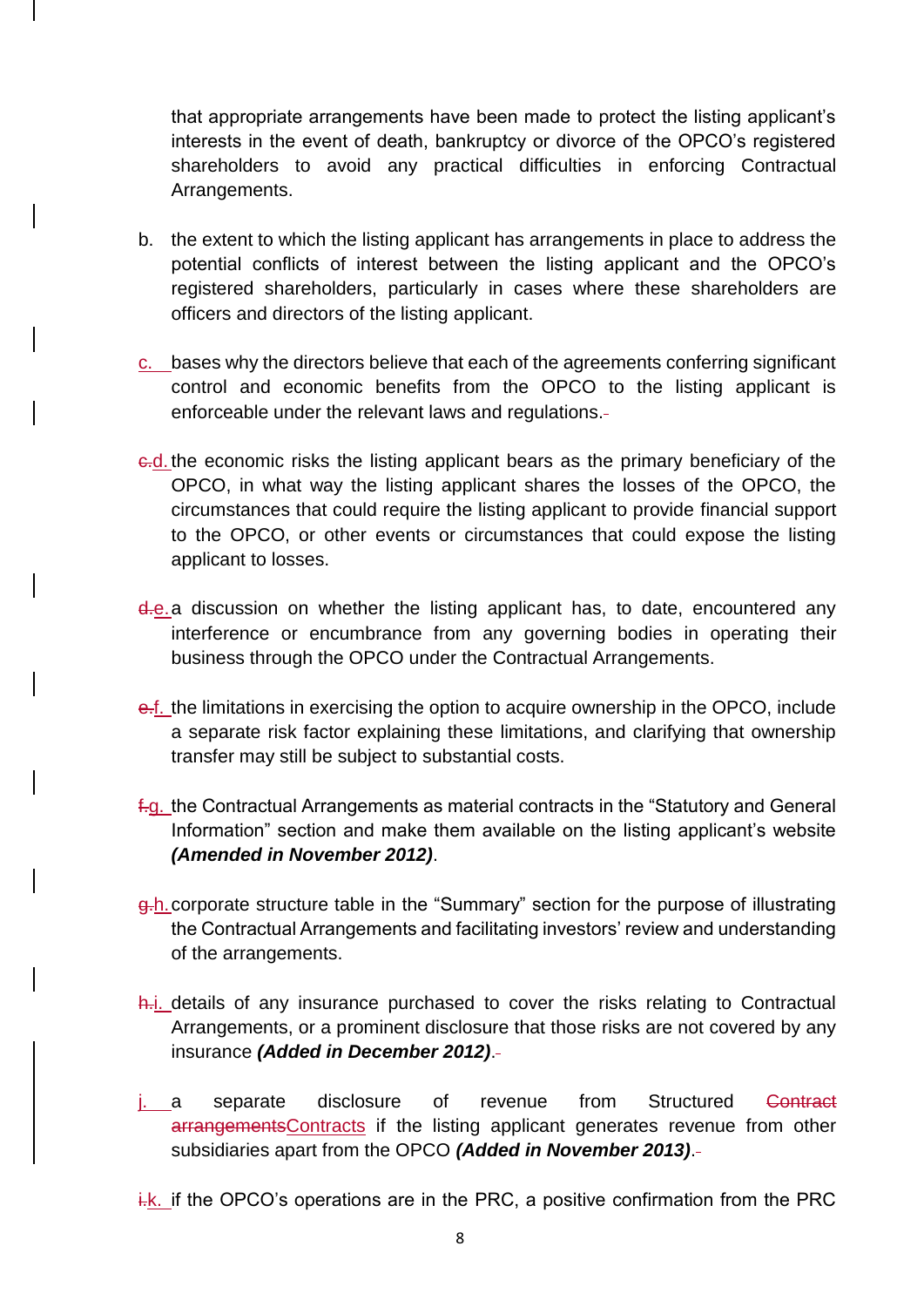legal advisers that the Contractual Arrangements would not be deemed as "concealing illegal intentions with a lawful form" and void under the PRC contract law *(Added in November 2013)*.

- description of the FIL pursuant to our Guidance Letter HKEX-GL86-16 (and highlighted in the "Summary" and "Risk Factors" sections).
- m. a clear description and analysis of the FIL, specific measures taken by the listing applicant to fully comply with the FIL supported by a PRC legal opinion and any material impact of the FIL on the listing applicant's operations and financial position (and highlighted in the "Summary" and "Risk Factors" sections).
- n. irrespective of whether the listing applicant decides to adopt any measures set out in this listing decision or any other alternative measures, the reasons for taking that approach.

# *(Paragraph 19 added in August 2012)*

- 20. The relevant disclosure on Contractual Arrangements in the listing document should follow the following guiding principles (*Last updated in November 2013*):
	- (a) **Various sections**  To avoid repeated disclosure in various sections, such as those relating to connected transactions arising from the Contractual Arrangements, the basis of consolidation of the OPCO, and the terms of the Contractual Arrangements, disclosure on Contractual Arrangements (other than risk factors) should be consolidated into one standalone section. Appropriate cross references should be sufficient.
	- (b) **Risk Factors**  Cluster all related risk factors under an appropriate heading, such as "Risks relating to Corporate Structure". In addition, the listing document should include at least the following Contractual Arrangements-related risk factors:
		- (i) The government may determine that the Contractual Arrangements do not comply with applicable regulations;
		- (ii) The Contractual Arrangements may not provide control as effective as direct ownership;
		- (iii) The domestic shareholders may have potential conflicts of interest with the listing applicant; and
		- (iv) Contractual Arrangements may be subject to scrutiny of the tax authorities and additional tax may be imposed.

*(Paragraph 20 added in August 2012 and amended in November 2013)*